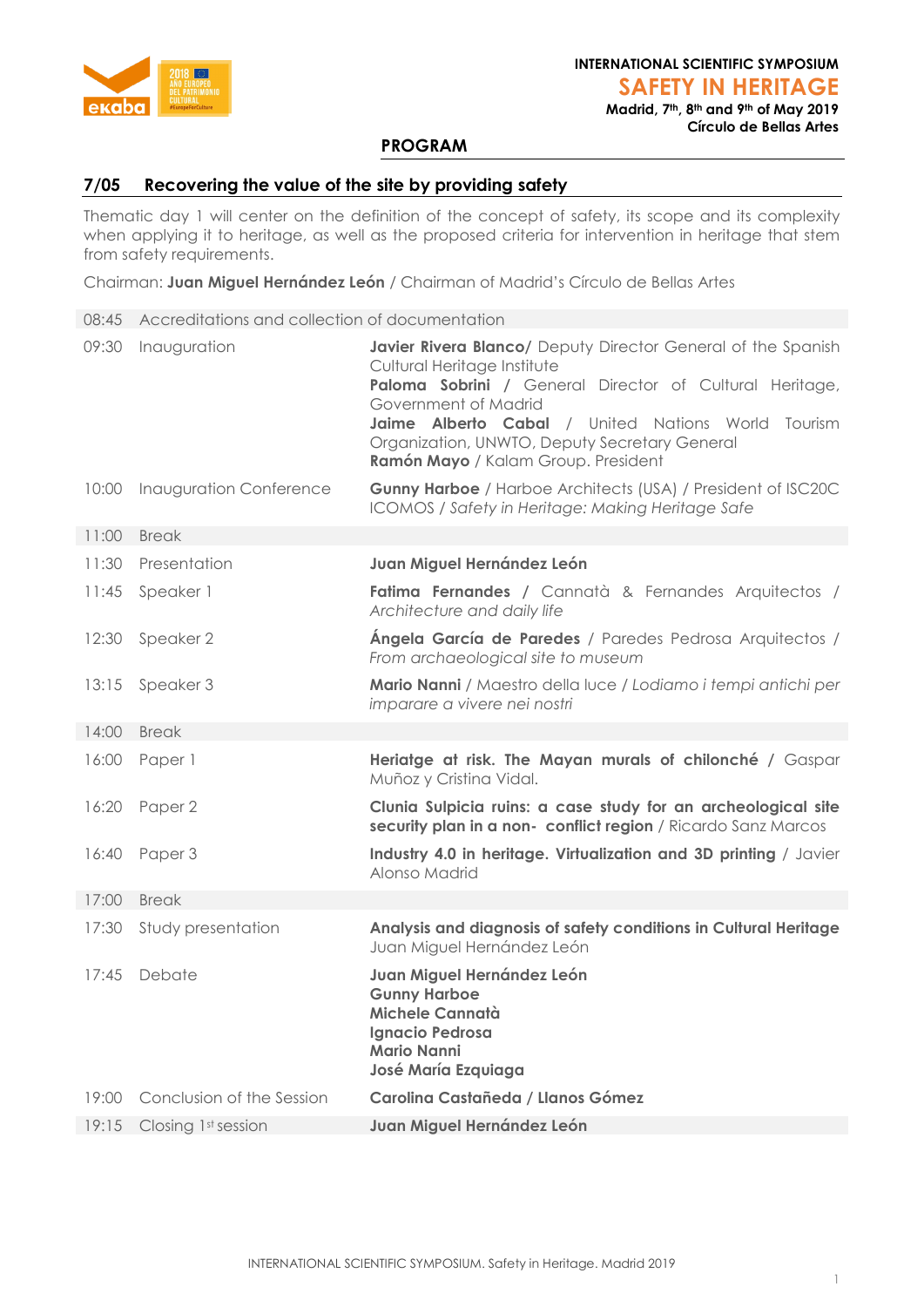

**Madrid, 7th, 8th and 9th of May 2019 Círculo de Bellas Artes**

## **PROGRAM**

#### **8/05 Rehabilitation techniques and processes to improve safety**

Thematic day two analyzes the most frequent risks generated in cultural heritage and its causes, as well as innovative solutions, both in construction as well as relative to the management of the asset, to improve safety for heritage, its users, and visitors.

Chairman: **Fernando Espinosa de los Monteros** / EMA Espinosa de los Monteros y Arquitectos asociados

09:00 Accreditations and collection of documentation

|       | 09:30 Presentation              | Fernando Espinosa de los Monteros                                                                                                                                                                                                          |
|-------|---------------------------------|--------------------------------------------------------------------------------------------------------------------------------------------------------------------------------------------------------------------------------------------|
|       | 09:45 Speaker 4                 | Gabriel Ruiz Cabrero / Conservator Architect / The Safety and<br>the architectural Project                                                                                                                                                 |
|       | 10:30 Speaker 5                 | Glenn Boornazian / Principal Conservator & President. ICR &<br>ICC, Inc / From Trinity Church to the Temples of Angkor: Safety<br>in Cultural Heritage                                                                                     |
| 11:15 | <b>Break</b>                    |                                                                                                                                                                                                                                            |
|       | 11:45 Speaker 6                 | Mohamed Es-Semmar / Archaeologist. Director of Historical<br>Heritage of the Bouregreg Valley / The risks of modernity<br>culture and the threat they pose to Historical Heritage                                                          |
| 12:30 | Speaker 7                       | Antoine M. Wilmering Senior Program Officer - Getty<br>Foundation and <b>Bob Combs</b> / Director of Security - The J. Paul<br>Getty Trust / Of visitors, staff and collections: Planning for<br><b>Emergencies at Cultural Properties</b> |
|       | 13:15 Speaker 8                 | <b>Eduardo Martínez Moya / Architect. Edartec Consultores and</b><br>Jaime Navarro Casas / Conservator Architect of Seville<br>Cathedral / The Giralda of Seville: conservation and safety of<br>its heritage                              |
| 14:00 | <b>Break</b>                    |                                                                                                                                                                                                                                            |
|       | 16:00 Paper 4                   | Safety in the Renaissance façade of the University of Alcalá,<br>Asset of Cultural Interest / Juan Manual Vega and Fernando<br>da Casa                                                                                                     |
| 16:20 | Paper 5                         | Iranian Cultural Heritage at Risk: An ABC Method for the<br>Seismic Risk Mapping. Case Study: Bam 2003 Earthquake and<br>Historical Citadel/ Zoheir Mottaki, Ali Mahvash<br>the<br>Mohammadi and Armita Farzadnia                          |
|       | 16:40 Paper 6                   | Safety in the rehabilitation of structures in Madrid / Enrique<br>Nuere                                                                                                                                                                    |
| 17:00 | <b>Break</b>                    |                                                                                                                                                                                                                                            |
| 17:30 | Debate                          | Fernando Espinosa de los Monteros<br><b>Gabriel Ruiz Cabrero</b><br><b>Glenn Boornazian</b><br><b>Mohamed Es-Semmar</b><br>Antoine M. Wilmering / Bob Combs<br><b>Jaime Navarro Casas</b>                                                  |
| 19:00 | Conclusion of the Session       | <b>Carolina Castañeda / Llanos Gómez</b>                                                                                                                                                                                                   |
| 19:15 | Closing 2 <sup>nd</sup> session | Fernando Espinosa de los Monteros                                                                                                                                                                                                          |